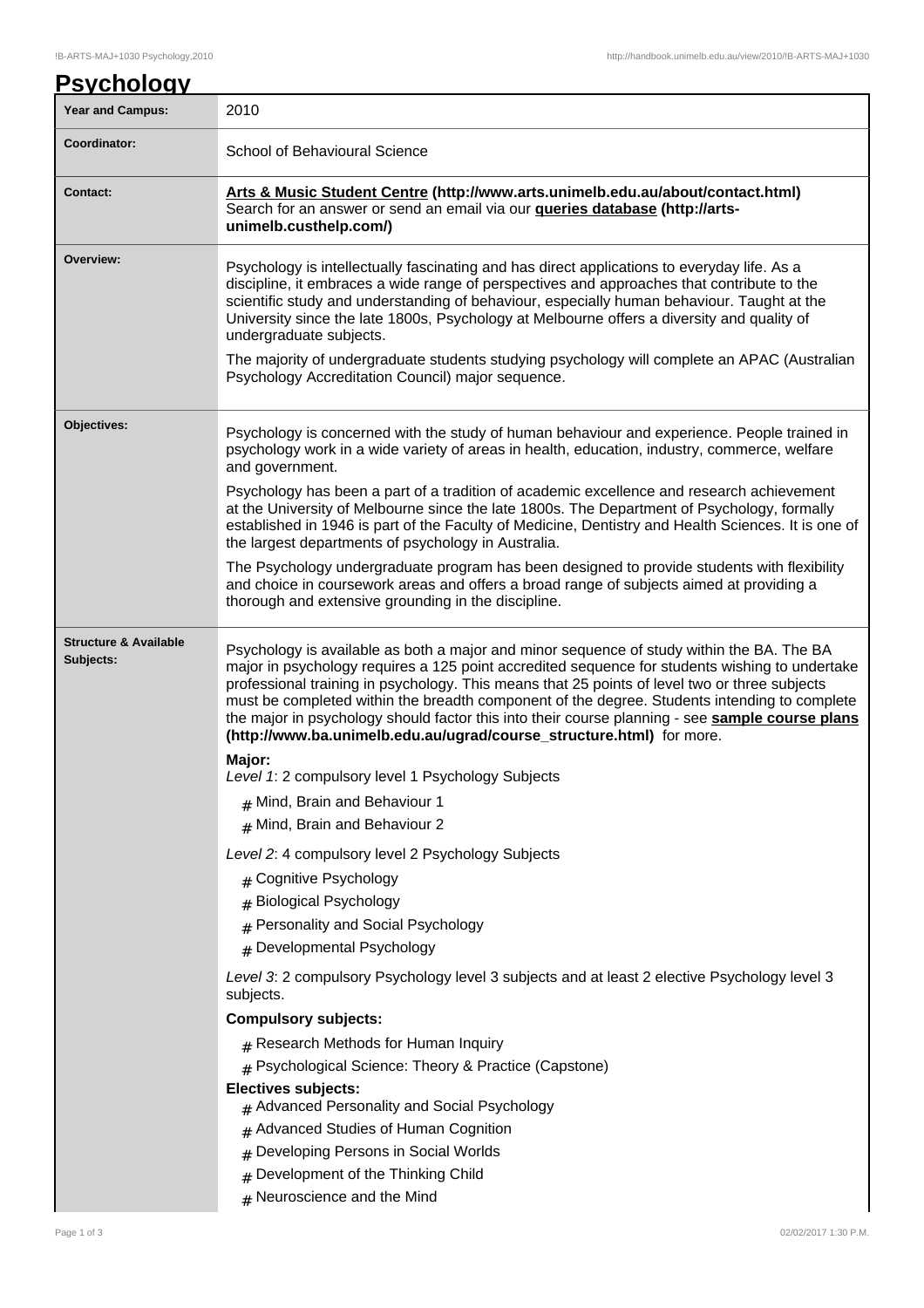!B-ARTS-MAJ+1030 Psychology,2010 http://handbook.unimelb.edu.au/view/2010/!B-ARTS-MAJ+1030 # Organisational Psychology  $#$  Psychology of Sleep and Emotions  $#$  Psychopathology and Everyday Life # The Unconscious Mind Total 125 points **Minor** The BA minor in psychology is a 75 point sequence. It may require the completion of 25 points of level two or three subjects within the breadth component of the degree. Level 1: 2 compulsory level 1 Psychology Subjects # Mind, Brain and Behaviour 1  $#$  Mind, Brain and Behaviour 2 Level 2: Two of the following level 2 Psychology Subjects # Cognitive Psychology # Biological Psychology # Personality and Social Psychology # Developmental Psychology Level 3: Two of the following level 3 Psychology Subjects # Advanced Personality and Social Psychology # Advanced Studies of Human Cognition # Developing Persons in Social Worlds # Development of the Thinking Child # Neuroscience and the Mind # Organisational Psychology  $#$  Psychobiology of Sleep and Emotions  $#$  Psychopathology and Everyday Life # The Unconscious Mind Total 75 points Level 3 subjects build on the skills and knowledge obtained at Level 2. For example, Advanced Personality and Social Psychology builds on Personality and Social Psychology at Level 2. Advanced Studies of Human Cognition builds on Cognitive Psychology at Level 2. Developing Persons in Social Worlds and Development of the Thinking Child build on Developmental Psychology at Level 2. Neuroscience and the Mind and Psychobiology of Sleep and Emotions build on Biological Psychology at Level 2. The remaining Level 3 subjects draw on knowledge acquired across Level 2 subjects. **Subject Options: Level One Subjects Subject Study Period Commencement: Credit** PSYC10003 Mind, Brain & Behaviour 1 Semester 1 12.50 PSYC10004 Mind, Brain and Behaviour 2 Semester 2 12.50 **Level Two Subjects** All 50 points are compulosry for the major **Subject Study Period Commencement: Credit** PSYC20006 Biological Psychology Network 1 21.50 PSYC20008 Developmental Psychology Network Semester 1 12.50

PSYC20007 Cognitive Psychology **Semester 2** 12.50

PSYC20009 Personality and Social Psychology Semester 2 12.50

**Points:**

**Points:**